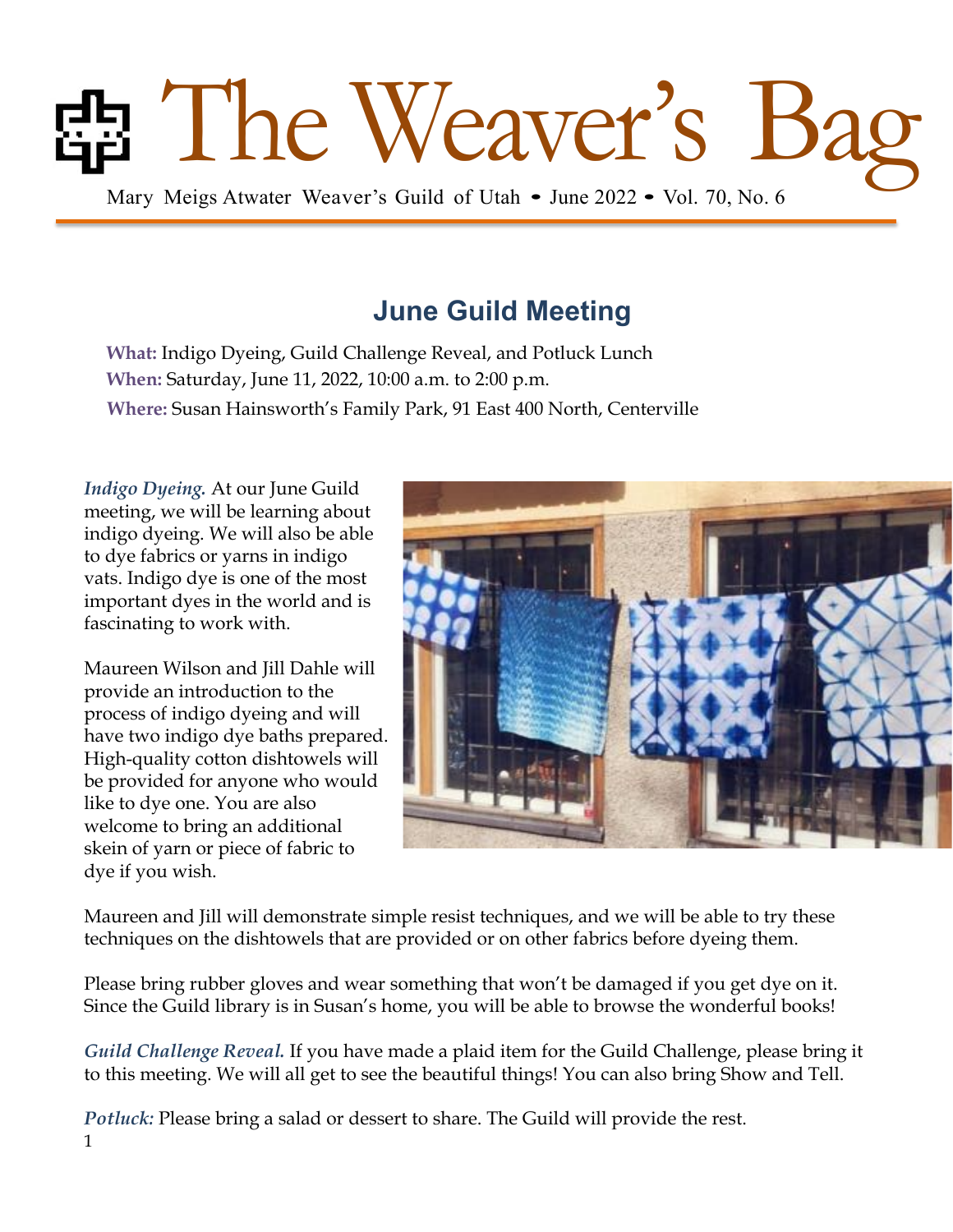#### **President's Message**

Dear Fellow Weavers:

Since I received the request for the President's Message, I have been trying to think of something inspirational or uplifting to say, but I haven't thought of anything. So I will say that I am looking forward to seeing all of you at the Guild meeting on Saturday, June 11, at 10:00, at Susan Hainsworth's home. *Beth Myrer, Guild President* 

### **Guild Challenge Reveal at June Guild Meeting**

#### *Please bring the plaid fabrics woven for the Guild Challenge to the June Guild meeting.*



For those of us who are "challenged" to create a plaid this year, we will be excited to see your creations at our June meeting. Please bring your plaid weavings to our June Guild meeting on Saturday, June 11, where we will have plenty of time to share what we have done. *Juliette Lanvers*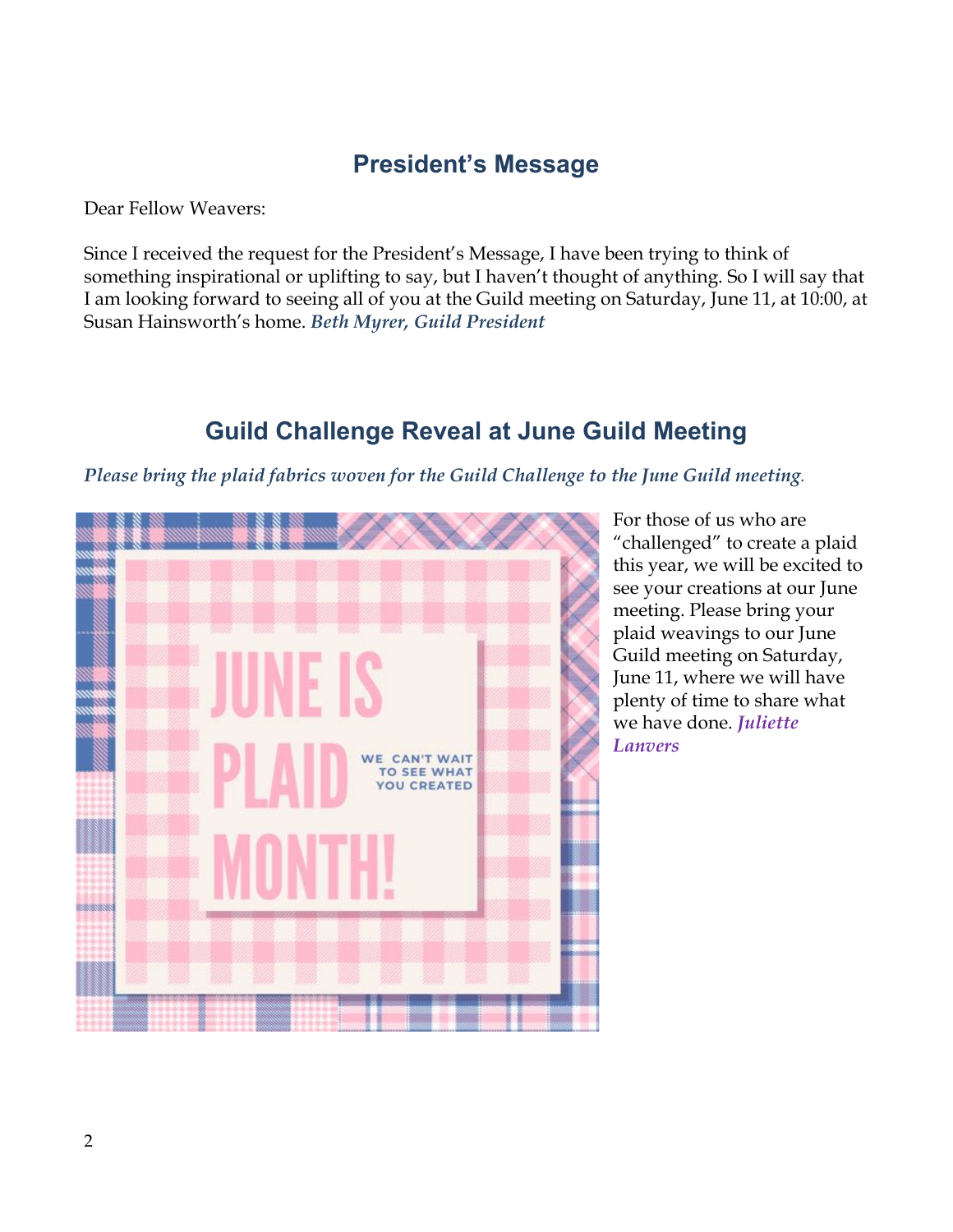## **Guild Officers for 2022–2023**

Most of the elected Guild officers from the 2021–2022 year are continuing into the next Guild year, and we are very grateful to them! We will vote on this slate of officers at the June meeting. Please note that according to our Guild bylaws, these officers are elected. Other officers are appointed, so we don't need to vote for them.

*President:* Beth Myrer

*Vice President:* Catherine Marchant

*Membership Secretary:* Barbara Allen

*Recording Secretary:* Margaret Hopkin

*Treasurer:* Sam Kievit

#### **Schedule for the MMAWG Southwest Branch**

#### *Saturday, October 15, 2022*

10:00 am to mid-afternoon. Indigo dying. Location: Doni Pack's house.

*Monday, November 14, 2022*

5:30 to 7:30 p.m. Diversified plain weave. Location: Nancy Crowley's house

We will meet at Nancy's house to see the loom setup with two beams for diversified plain weave. We will discuss the structure and tips and tricks.

*December, Date TBD, Holiday Party*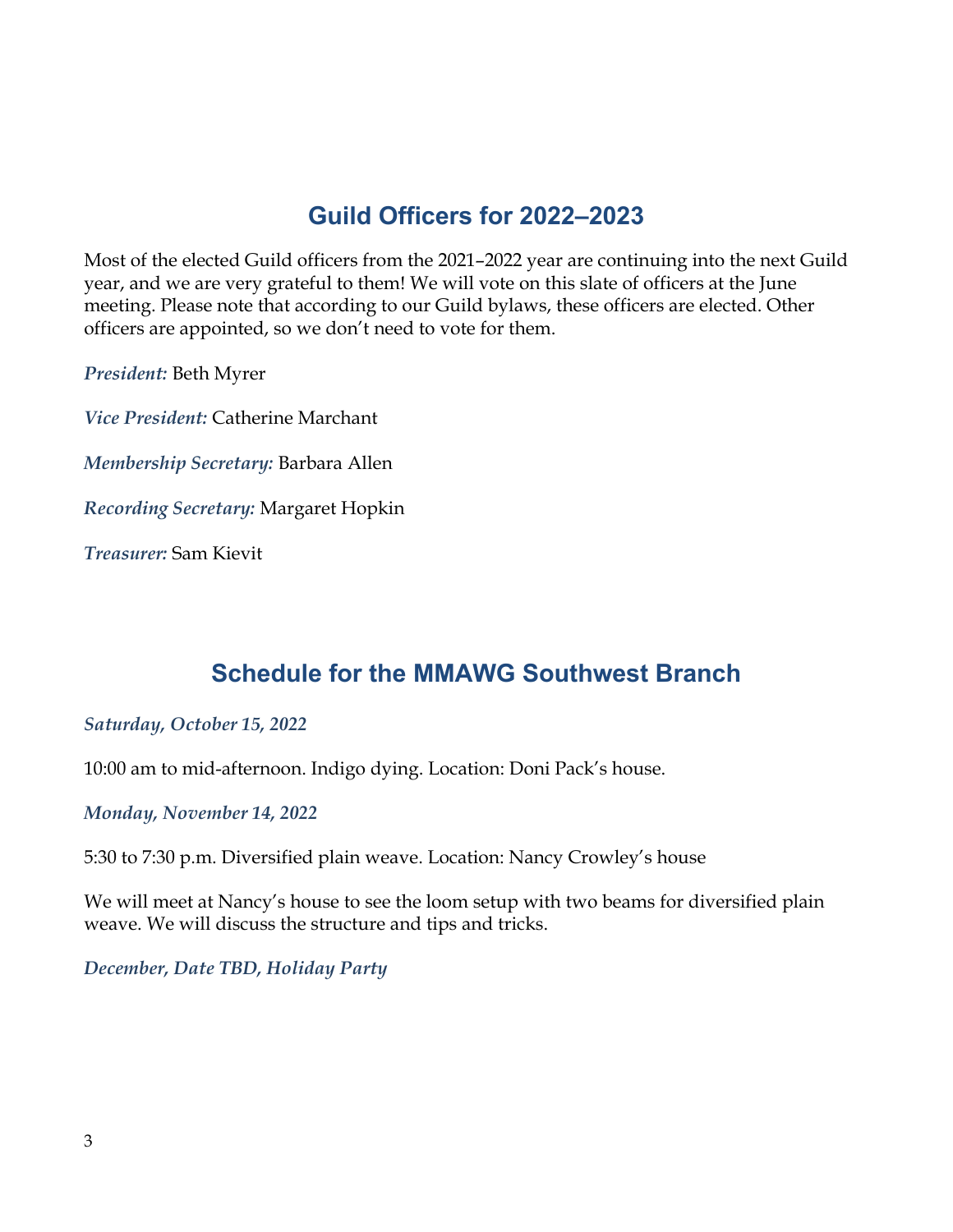#### **Getting to Know Maureen Wilson**



If you want to find Maureen Wilson, you might want to start by looking outside. She grew up on a farm in Michigan and has always been drawn to nature. She recently retired from being a biologist for the federal government working on water quality, wetlands, and aquatic habitats.

After finishing her degree, Maureen travelled in Europe. The one thing that surprised her was how many people on the trains were knitting. Maureen grew up with textiles. Her grandmother and mother both knitted. Feeling inspired, she went home and took a knitting class. She quickly joined the Salt Lake Knitters Guild and loved it. At a Guild meeting Show and Tell, someone showed their handspun yarn, and that opened up a new world for Maureen. She took a spinning class from Judy Gunn, and she quickly found friends in the Spinning Guild. During Covid, Maureen spun her entire stash of wool (see photo below) and has now broadened out to spinning

fibers from endangered sheep breeds through the "Shave 'Em to Save 'Em" effort. She uses her handspun yarn in her knitting and weaving.



Another summer class introduced her to weaving, where she wove a tapestry rug. She also took weaving lessons from Deanna Baugh at the Taylorsville library. She joined the MMAWG in 2004. She enjoys how the Guild challenges you. Over time, Maureen acquired better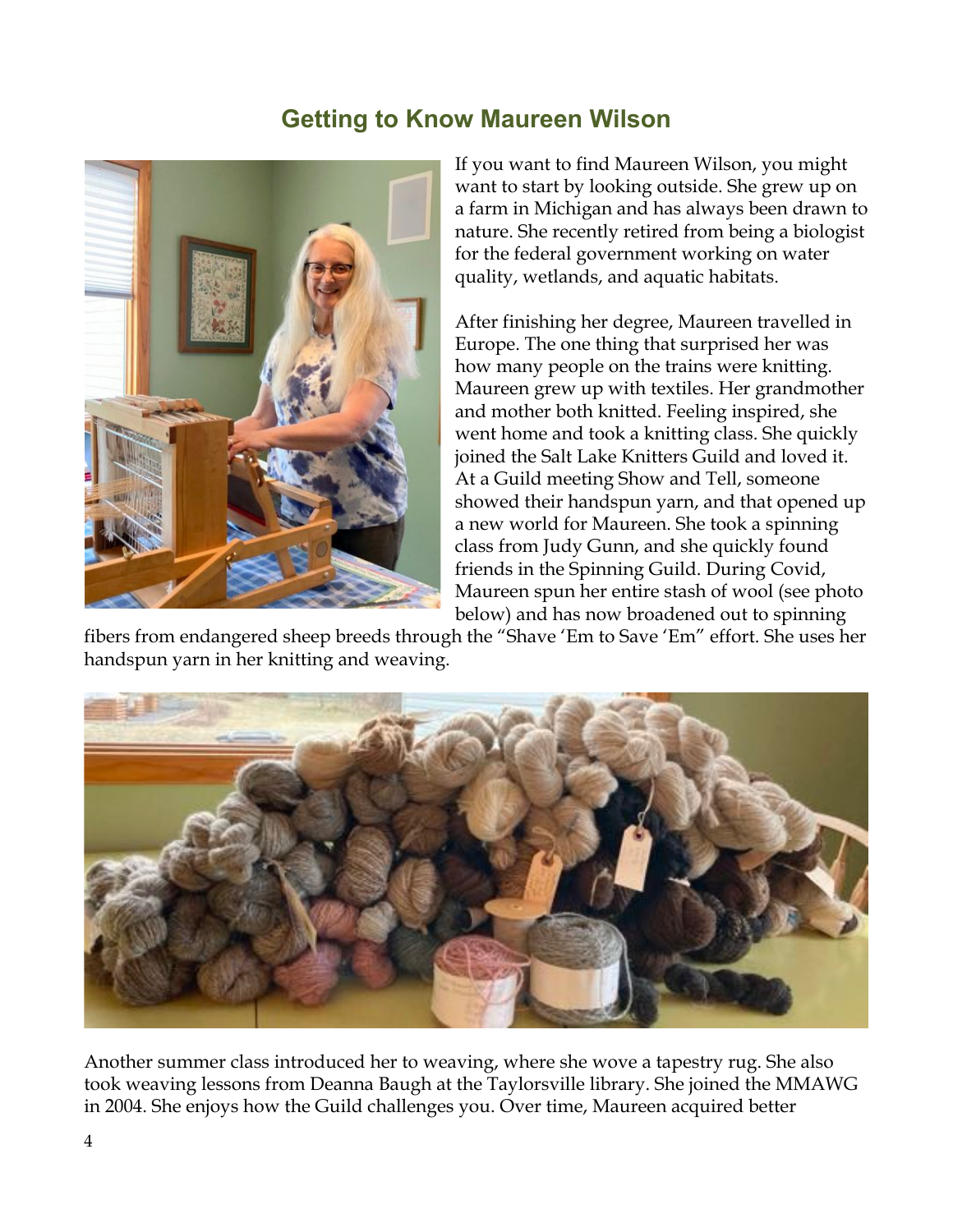equipment and set off to make a household of handwoven items—hand towels and table runners that allow you to play with design—and rag rugs. She uses her goods as gifts for friends and uses the Guild sale in the fall as her motivation to have things ready for that event.

Maureen has a special interest in educating others about the writings of Mary Meigs Atwater, with a special focus on the Shuttle-Craft Bulletin. You may have seen Maureen's many articles in the newsletter. She is also the coordinator of the Shuttle-Craft Bulletin study group, which the Guild hosts to learn more about Mary's guidance on materials, weaving as a business, and good-quality weaving structure, just to name a few things. A special effort was made to include all of the Shuttle-Craft Bulletins on the Guild website. Maureen invites everyone to take a look and learn something new or come to one of the study group meetings.

What does Maureen like to do when she isn't knitting, spinning, or weaving? You might find her reading about textiles. She also loves to feel the sunshine while she gardens or enjoys a walk in the foothills. She is looking forward to travelling more, with bird watching on the agenda. "Anything to be outside in nature," she said.

As our conversation was coming to a close, I asked Maureen what advice she would share with members of the Guild. She replied, "Get involved in the leadership roles of the Guild. We need more weavers to participate and bring their ideas and talents." She shared an African proverb that captures the benefit of being part of a Guild: "If you want to go quickly, go alone. If you want to go far, go together." *Rosemarie Deppe*

#### **Shuttle-Craft Bulletins: Peruvian Weaving and More Pick-Up**

*This article is based on the Shuttle-Craft Bulletins from August 1935 and November 1938. You can read these bulletins on the Guild website:* http://www.mmawg.org/Bulletin.htm



In August 1935, Mary Meigs Atwater wrote: "The world of weaving is so wide that no one person can hope to explore it all." But it can be inspiring to look at the art of weavers from other locations and times.

The inspiration Mary took in 1935 was from a French book: *Les Textiles Anciens du Perou*, by D'Harcourt. An English translation is in the Guild library. The book contains many diagrams, notes, and plates displaying beautiful textiles.

Mary lived in South America in 1907 before she started her weaving life. She remembered that she saw native weavers working on ponchos on warps stretched out on pegs flat on the ground—an arrangement she called "highly inconvenient," but which seemed to work for the weavers. The photo below is taken from the National clothing website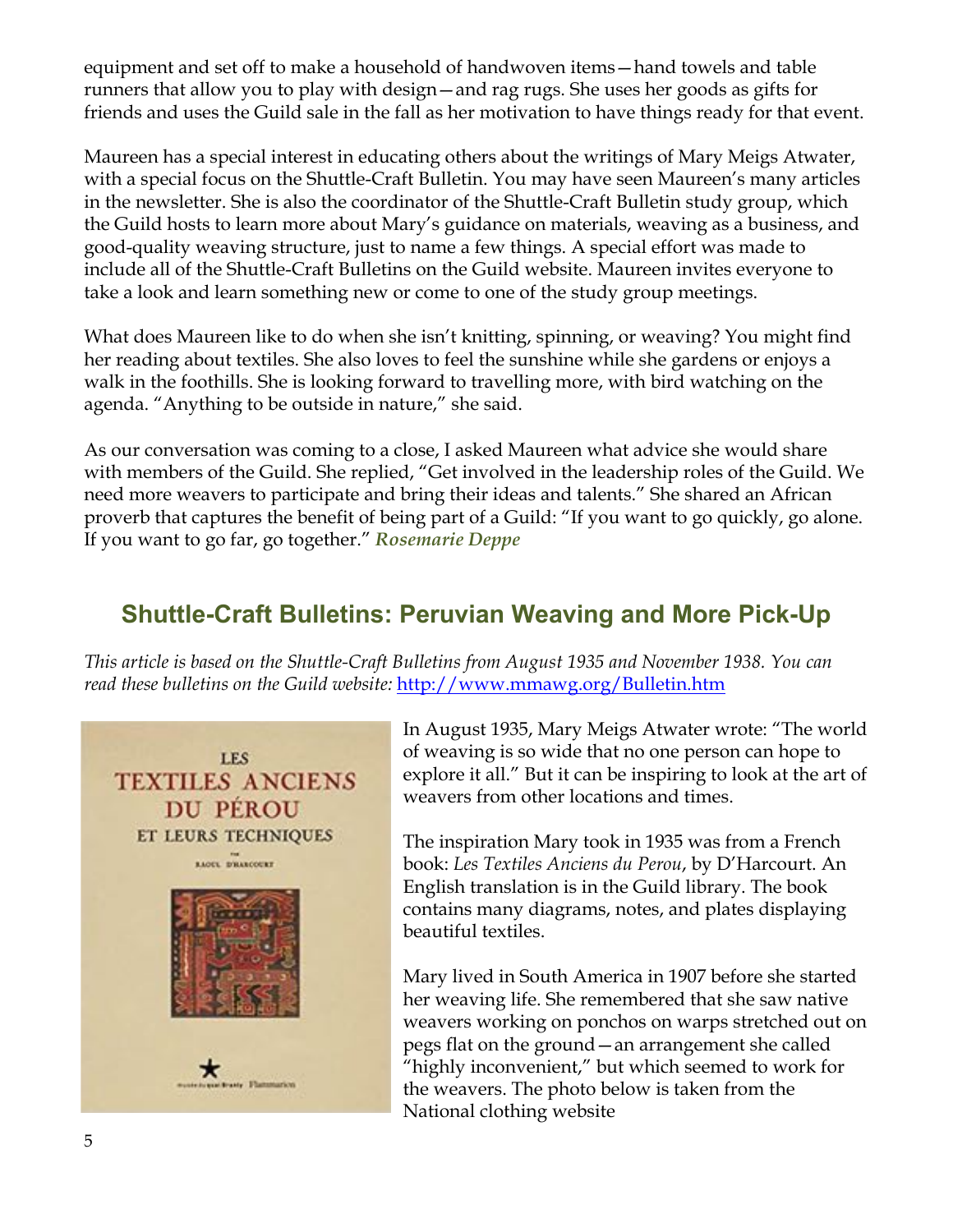(http://nationalclothing.org/america/27 peru/147-traditional-weaving-in-peru-themain-clothing-craft-of-quechua-people.html) and shows something similar to what Mary might have observed. While the weavers are not "practically standing on their heads to weave," I would agree with Mary that weaving on a multi-harness floor loom would be more to my comfort level. It is amazing that these weavers can achieve such beautiful, intricately patterned fabrics on such simple tools. The weave structures shown in the book include tapestries, double weave like Finnweave, gauze, lace work, tufted weaving, and bands.



Mary chose two items from the D'Harcourt book to share: one was a threading for upholstery fabric done in a rich and sober design of alternate squares of plain weave and striped rep weave. She offered alternative materials, colors, and design repeats and provided an example draft in the Bulletin diagram. The second item was a design in double weave with a small overall pattern and a humanized animal figure with scepter. This piece is woven with supplementary warp and weft.



Mary also included diagrams of disconnected figures from the book, including our own Guild logo. These are taken from an elaborate piece described as done in a curious interlocking tabby technique, which Mary described as peculiar to the ancient Peruvian weavers. She found the spirited movement of the squares equipped with legs to be highly amusing.

These figures are included in her book *The Shuttle-Craft Book of American Hand-weaving* (see diagram 65, page 308, in the 1973 printing). There, she named the figures "fish-face, polliwogs and a frog; Peruvian Fish Pond." In the D' Harcourt book, the figures are called "extremely stylized zoomorphic forms with head and extremities alternating." Plate 4 from the D'Harcourt book is shown to the right.

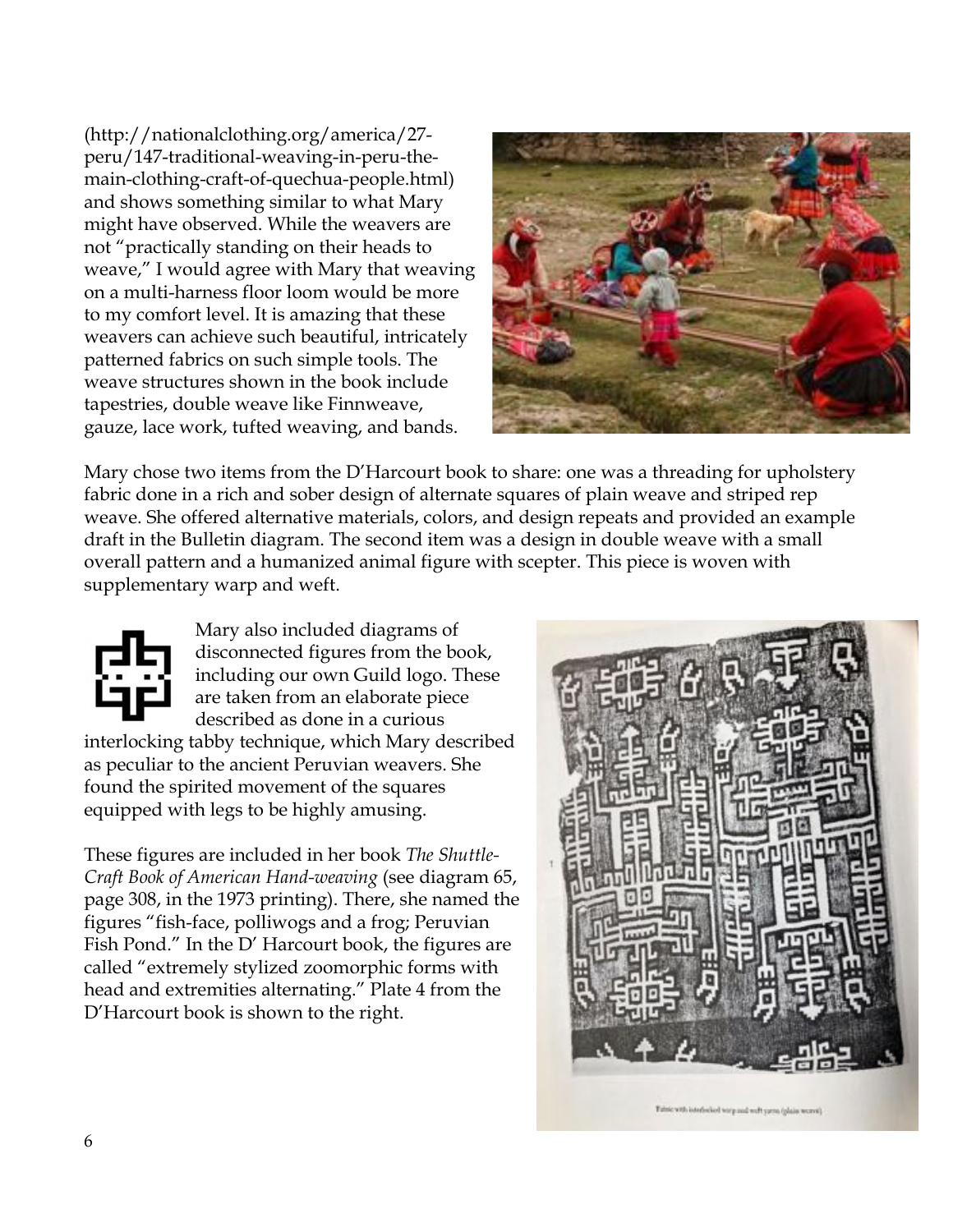

In the November 1938 issue, Mary again turned to Peruvian weaving, re-examining a girdle or belt studied in a previous issue. She described the materials she used to reproduce the piece, using pick-up. These are warp-faced figures reminiscent of pebble weave. Some of them look very similar to Laverne Waddington's work on her website: backstrap weaver

https://backstrapweaving.wordpress. com/. Laverne has published several texts on pebble weave and pick-up. The book to the left is one from 2019 that looks interesting.

Mary provided diagrams of several figures to weave. The weaving is done on the

two plain weave sheds, with the pattern threads picked up and held above the open shed. She wrote that a firm beat is needed and described a method of achieving this with a flat beveled shuttle left in the shed as the web is beaten.

Lastly, Mary described a Mexican runner on page 3. It was woven in the same pickup method and the draft looked familiar. I found Mary's study sample in the Guild library collection. Here it is, just as described in the 1938 Bulletin. *Maureen Wilson*

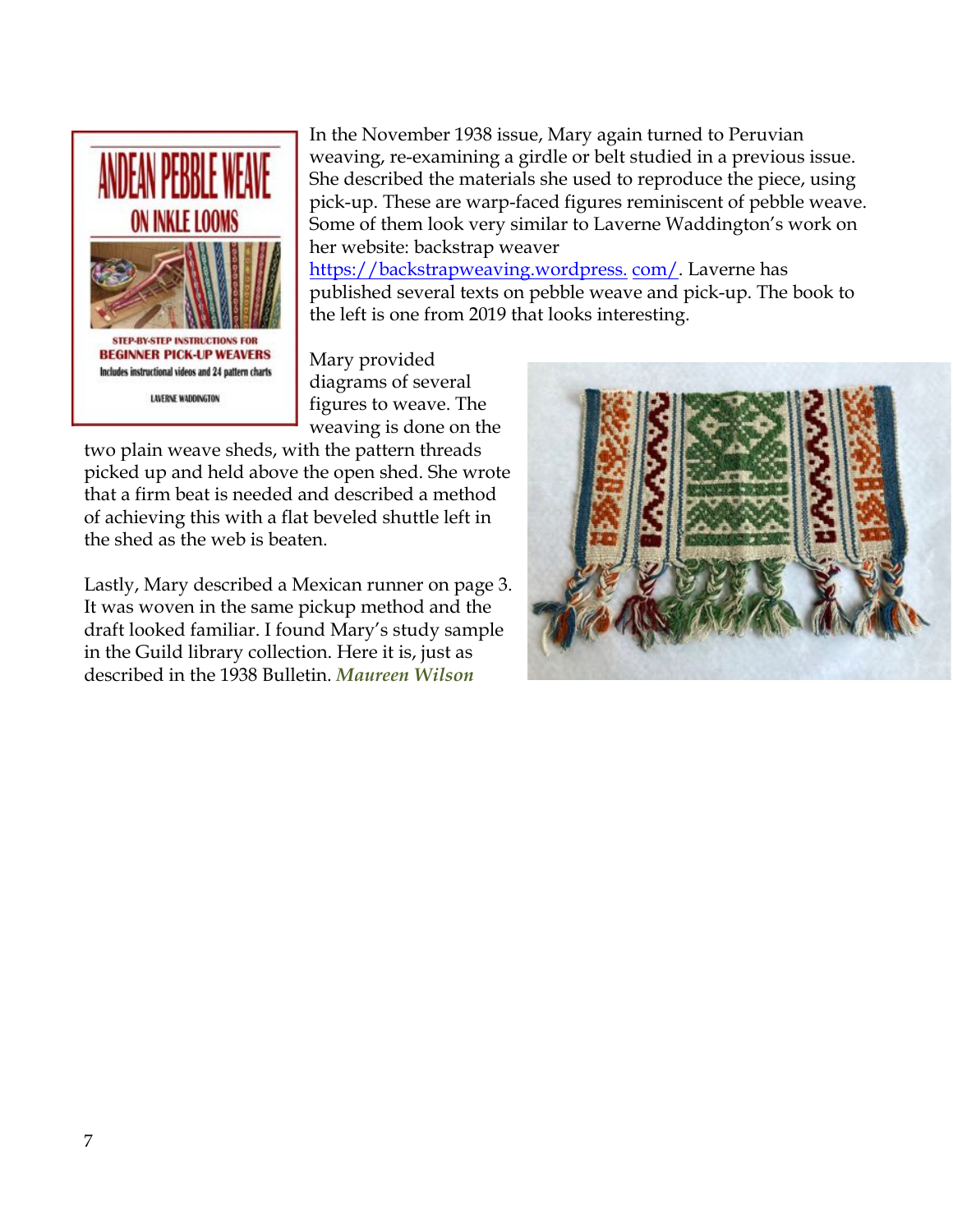# **The Shuttle-Craft Bulletin Study Group**



The remaining meeting schedule for the Shuttle–Craft Bulletin Study group is presented below**.** The next meeting is scheduled for June 8, at 7:00 p.m., at Mimi Rodes's home. The topic of discussion will be Camp and Portable Weaving from the June 1929 and June 1936 bulletins. Samples and tools will be shared.

The Shuttle-Craft Bulletin study group meets to discuss Mary Atwater's work from the Shuttle-Craft Bulletins. This is an informal group—if you have not participated, try a meeting. The meetings often begin with a reading from Mary Meigs Atwater's biography.

| <b>Topic</b>                            | <b>Bulletins</b>         | <b>Meeting</b><br><b>Date</b> |
|-----------------------------------------|--------------------------|-------------------------------|
|                                         |                          |                               |
| <b>Camp weaving</b><br>Portable weaving | June 1929<br>June 1936   | June 2022                     |
| Modern art & weaving<br>design          | July 1929<br>August 1946 | Aug 2022                      |